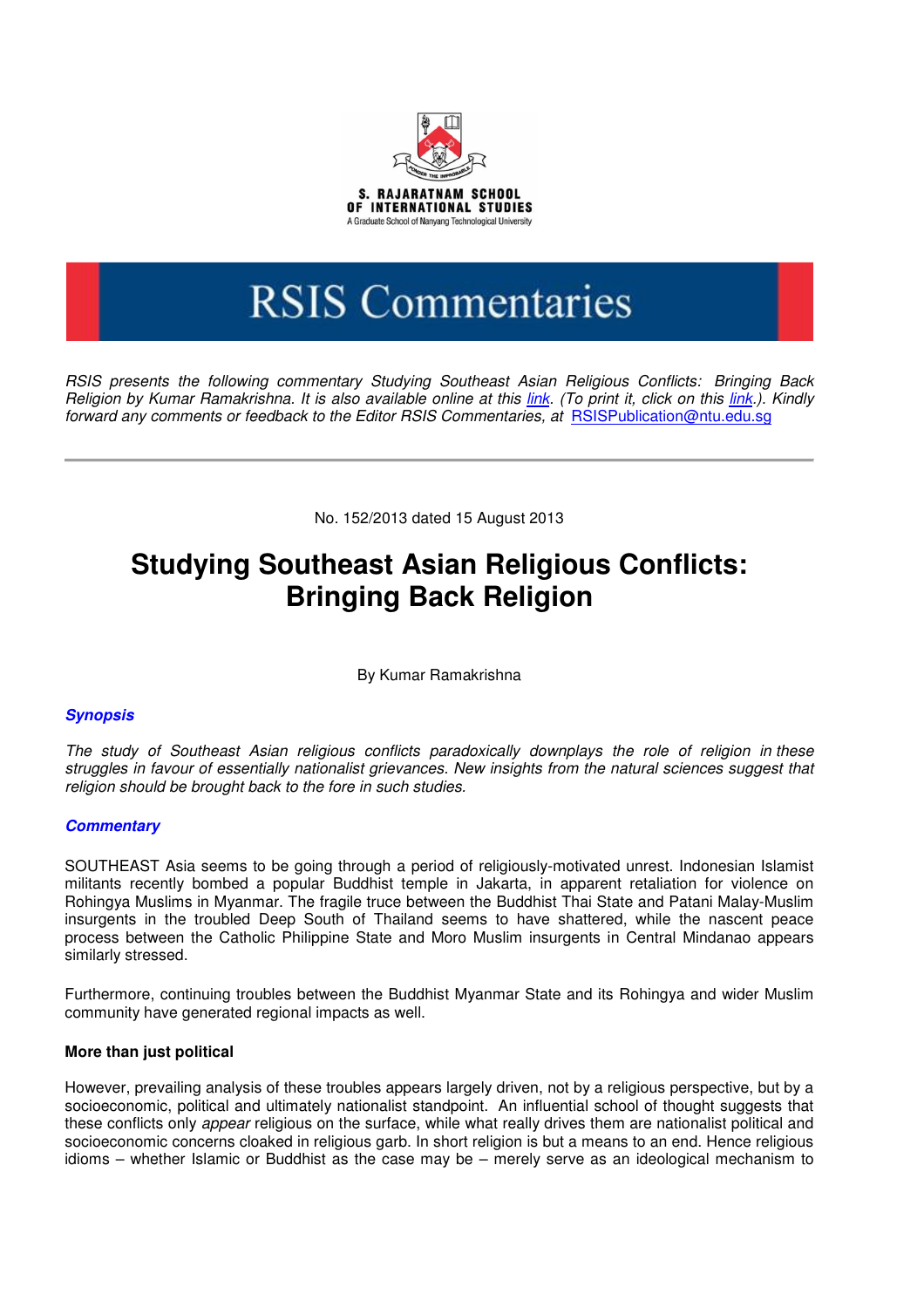justify violence essentially motivated by more traditional socioeconomic and nationalist concerns.

Admittedly, there are other voices amongst Southeast Asian country studies scholars who demur. They insist instead that the religious motif – though not always obvious and often intertwined with nationalist grievances - is the *primary* impulse behind many of these conflicts. As it turns out there are now scientifically sound reasons for this perspective.

#### **A view from the natural sciences**

Firstly, some evolutionary psychologists have pointed out that religiosity - basically a belief in supernatural agents - is inescapably rooted in human nature. In particular religiosity is regarded as an evolutionary byproduct of the human penchant for among other things, cause-and-effect thinking, storytelling and mythmaking. The religiosity instinct interacts with environmental influences throughout an individual's lifetime and this interaction determines whether he turns out as a fundamentalist, atheist, agnostic or believer.

Religiosity - as the individual instinct - moreover becomes religion the cultural system at the group level. Religion, comprising a combination of supernatural agents, symbols, myths and collective rituals, is very much an *adaptation* to promote in-group cohesion vis-a-vis out-groups. Neuroscientists, social psychologists and evolutionary biologists have added that this ingroup/outgroup divide is pervasive and universal.

Moreover, they emphasise that the ultimate roots of intergroup violence go well beyond relatively ephemeral nationalist and ideological grievances, and are located instead within in-group ethnocentrism, xenophobia, and the drive for higher social status in relation to relevant out-groups.

Secondly, it should be noted that nationalism is itself rooted in religion. Evolutionary anthropological evidence indicates that religion is the most powerful institution in human history. It evolved as an adaptation to enable the members of an in-group to cohere effectively so as to rival out-groups and vanquish them. Evolutionary-minded religious scholars have shown that religious symbols have historically included sacred physical space such as territorial homelands.

Religion scholar Mark Juergensmeyer thus hits the target when he observes that "secular nationalism" possesses "many of the characteristics of a religion, including doctrine, myth, ethics, ritual experience, and social organisation," and importantly – the ability "to give moral sanction to martyrdom and violence." This is precisely why it is said that, "beneath the surface of nationalism often lies religion."

### **Bringing back religion**

Taking religion as a central factor - rather than as a peripheral adjunct to nationalism - would enable students of Southeast Asian conflict to pick out elements they would have otherwise dismissed as of marginal relevance. Some key instances: the founder of the Indonesian Darul Islam movement Kartosuwiryo was a dedicated Sufi who believed in spirits and whose Javanese mysticism added to his mass political appeal; the ringleaders of the historic 28 April 2004 mass assault by Patani Malay-Muslim insurgents on Thai government targets in the Deep South reportedly expended time and effort on blessing knives and swords, shirts, and amulets belonging to individuals involved in the attacks, and even deployed "holy sand" on roads leading to their targets to prevent security forces from interfering with their plans; the invoking of religious oaths by the leaders of both Indonesian Jemaah Islamiyah and Patani Malay-Muslim militants to ensure loyalty on pain of divine retribution; the constant fissuring of the Moro Islamist movement in Mindanao into splinter groups declaring themselves to be more genuinely Islamic than the predecessors, the latest being Umbra Kato's Bangsamoro Islamic Freedom Fighters (BIFF); and the controversial Myanmar Buddhist leader Wirathu's deep-seated fear that Buddhism in that country would be rendered extinct within 100 years by rapidly growing Muslim masses.

In short, these conflicts have never been animated simply by socioeconomic grievances and nationalist sentiments. The religious motif has always been integral to the fabric of these struggles, rather than playing a merely instrumental role. Thus the religion factor should arguably be front and centre of the analysis.

#### **Implications**